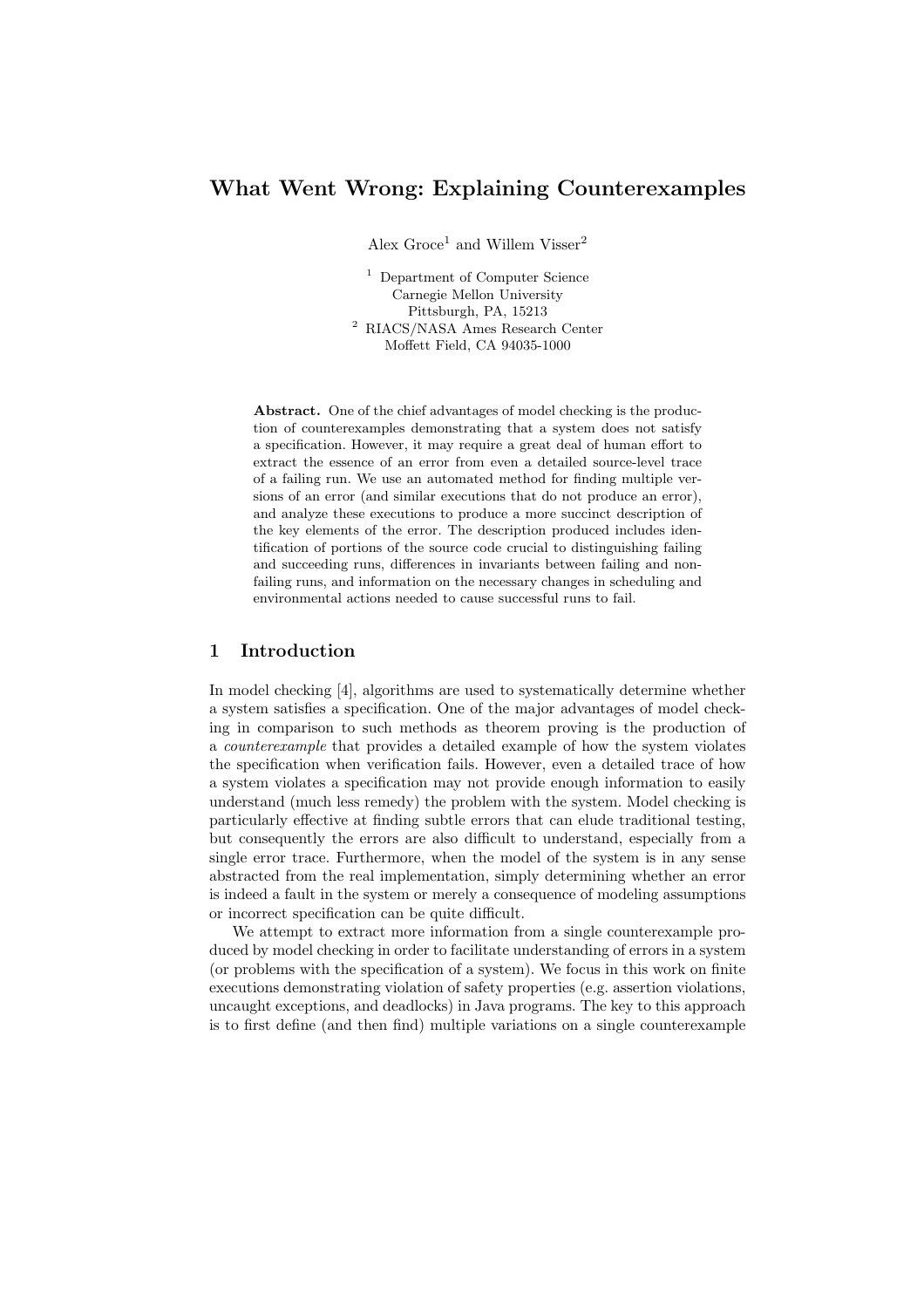(other versions of the "same" error). From this definition naturally arises that of a set of executions that are variations in which the error does not occur. We call the first set of executions negatives and the second set positives. Analysis of the common features of each set and the differences between the sets may yield a more useful feedback than reading (only) the original counterexample.

One approach to analysis would be to define the negatives as all executions that reach a particular error state (all deadlocks, all assertion violations, etc.). This definition has major drawbacks. A complex concurrent program, for example, may have many deadlocks that have different causes. Attempts to extract any common features from the negatives are likely to fail or be computationally expensive (for example, requiring clustering) in this case. The second problem is that positives would presumably be any executions not ending in the error state, again making comparison difficult. In software, at least, we usually think of errors as occurring at a particular place—e.g., a deadlock at a particular synchronization, or a failure of a particular assertion or array-out-of-bounds error at a particular point in the source code. We define negatives, therefore, as executions that not only end in the same error state, but that reach it from the same *control location*. Rather than analyzing all deadlocks, our definition focuses analysis on deadlocks that occur after the same attempt to acquire a lock, for example. We believe that our definition formally captures a simplified version of the programmer's notion of "the same error." Positives are the executions that pass through that control location without proceeding to an error state.

We present three different analyses that can be automatically extracted from a set of negatives and positives. The first is based on the transitions appearing in the set. The second is based on data invariants over the executions. The last analysis discovers minimal transformations between negatives and positives.

This paper is organized as follows: in Section 2 we discuss related work. The definitions of negative and positive executions are then formalized in Section 3, followed by a presentation of an algorithm for generating executions to analyze in Section 4. The various analyses currently applied and their implementations are discussed in Section 5 and Section 6, respectively. We then present experimental results in Section 7, followed by conclusions and future work.

## 2 Related Work

The most closely related work to ours is that of Ball, Naik, and Rajamani [1]. They find successful paths to the control location at which an error is discovered in order to find the cause of the error. Once a cause is discovered, they model check a restricted model in which the system is restricted from executing the causal transitions to discover if other causes for the error are possible. The analysis provided is similar to our transition analysis; no method analogous to invariant or transformation analysis is provided, nor are concurrent programs analyzed. This error analysis has been implemented for the SLAM [2] tool.

Sharygina and Peled [13] propose the notion of the neighborhood of a counterexample and suggest that an exploration of this region may be useful in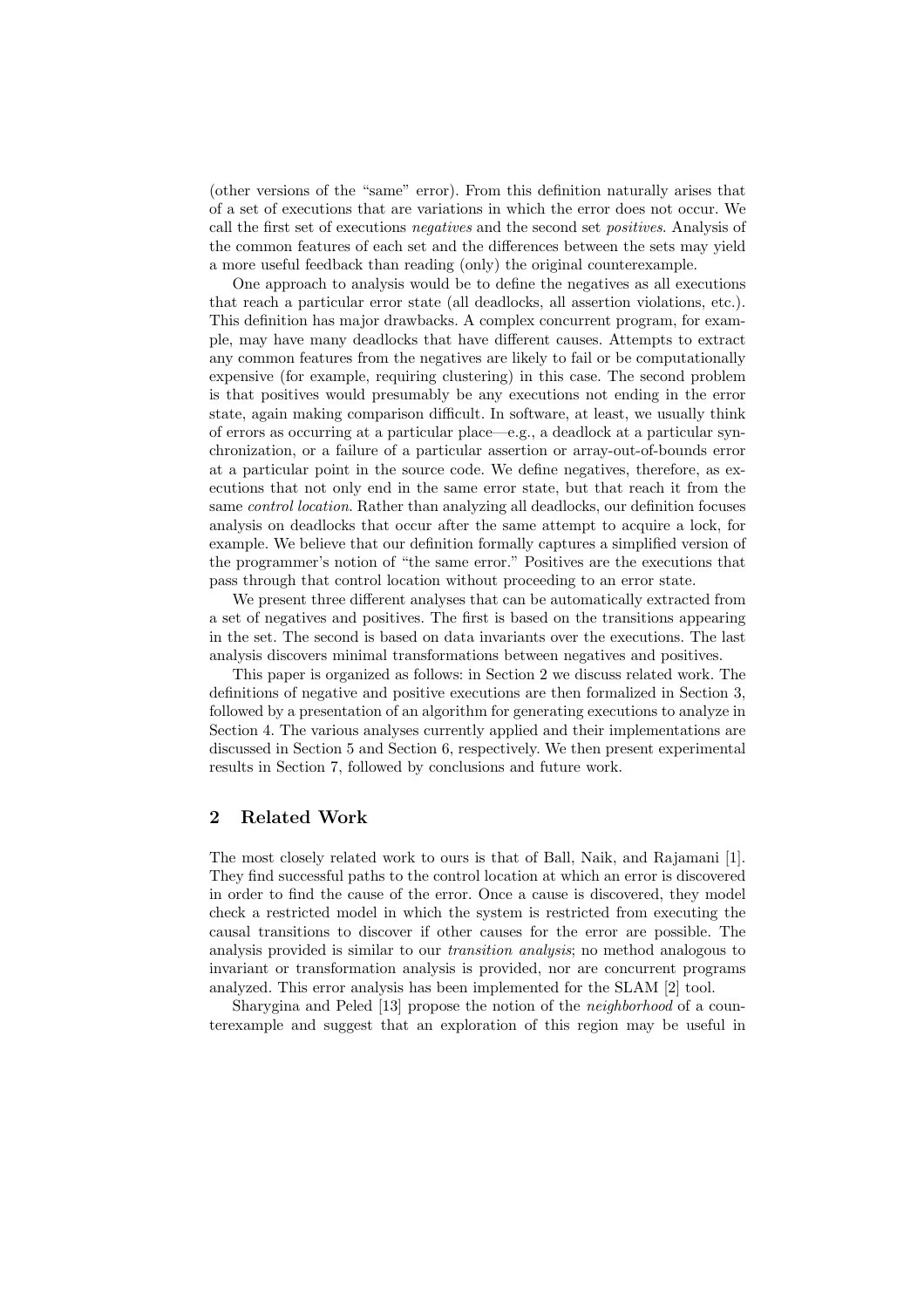understanding an error. However, the exploration, while aided by a testing tool, is essentially manual and offers no automatic analysis. No formal notion of other versions of the same error is presented. Dodoo, Donovan, Lin and Ernst [5] use the Daikon invariant detector to discover differences in invariants between passing and failing test cases, but propose no means to restrict the cases to similar executions relevant for analysis or to generate them from a counterexample.

Jin, Ravi and Somenzi [11] proceed from the same starting point of analyzing counterexamples produced by a model checker. Their goal is also similar: providing additional feedback in addition to the original counterexample in order to deal with the complexity of errors. Fate and free will are terms in a game in which a counterexample is broken into parts depending on whether the environment (attempting to force the system into an error state) or the system (attempting to avoid error) controls it. This approach produces a different kind of explanation (an alternation of fated and free segments).

The work of Andreas Zeller was also an important influence on this work. Delta debugging is a technique for minimizing error trails that works by conducting a modified binary search between a failing run and a succeeding run of a program [17]. Zeller has extended this notion to other approaches to automatic debugging, including modifying portions of a program's state to isolate causeeffect chains [16] and discovering the minimal difference in thread scheduling necessary to produce a concurrency-based error [3]. Our computation of transformations between positive and negative executions was inspired by this approach, particularly in that we look for minimal transformations.

### 3 Definitions

The crucial definitions are those of negatives and positives, the two classes of executions we use in our analysis. While manual exploration of paths near a counterexample can be useful [13], a formal definition of a variation on a counterexample is necessary before proceeding to the more fruitful approach of automatic generation and analysis of relevant executions. Intuitively, we examine the full set of finite executions in which the program reaches the control location immediately proceeding the error state.

A labeled transition system (LTS) is a 4-tuple  $\langle S, S_0, Act, T \rangle$ , where S is a finite non-empty set of states,  $S_0 \subset S$  is the set of initial states, Act is the set of actions, and  $T \subset S \times Act \times S$  is the transition relation. We assume that S contains a distinguished set of error states (with no outgoing transitions),  $\Pi = {\pi_0, \cdots, \pi_n}$  (representing, e.g., deadlock, assertion violation, uncaught exception, etc.). In our model, we also introduce a set C of control locations and a set D of data valuations, such that  $S = (C \times D) \cup \Pi$ , and introduce partial projection functions  $c : S \to C$  and  $d : S \to D$ . We write  $s \stackrel{\alpha}{\longrightarrow} s'$  as shorthand for  $(s, \alpha, s') \in T$ .

A finite transition sequence from  $s_0 \in S$  is a sequence  $t = s_0 \xrightarrow{\alpha_1} s_1 \xrightarrow{\alpha_2}$  $\cdots \stackrel{\alpha_k^*}{\longrightarrow} s_k$ , where  $0 < k < \infty$ . We refer to k as the length of t, also denoted by |t|. We say that a finite transition sequence  $t = s_0 \xrightarrow{\alpha_1} s_1 \xrightarrow{\alpha_2} \cdots \xrightarrow{\alpha_k} s_k$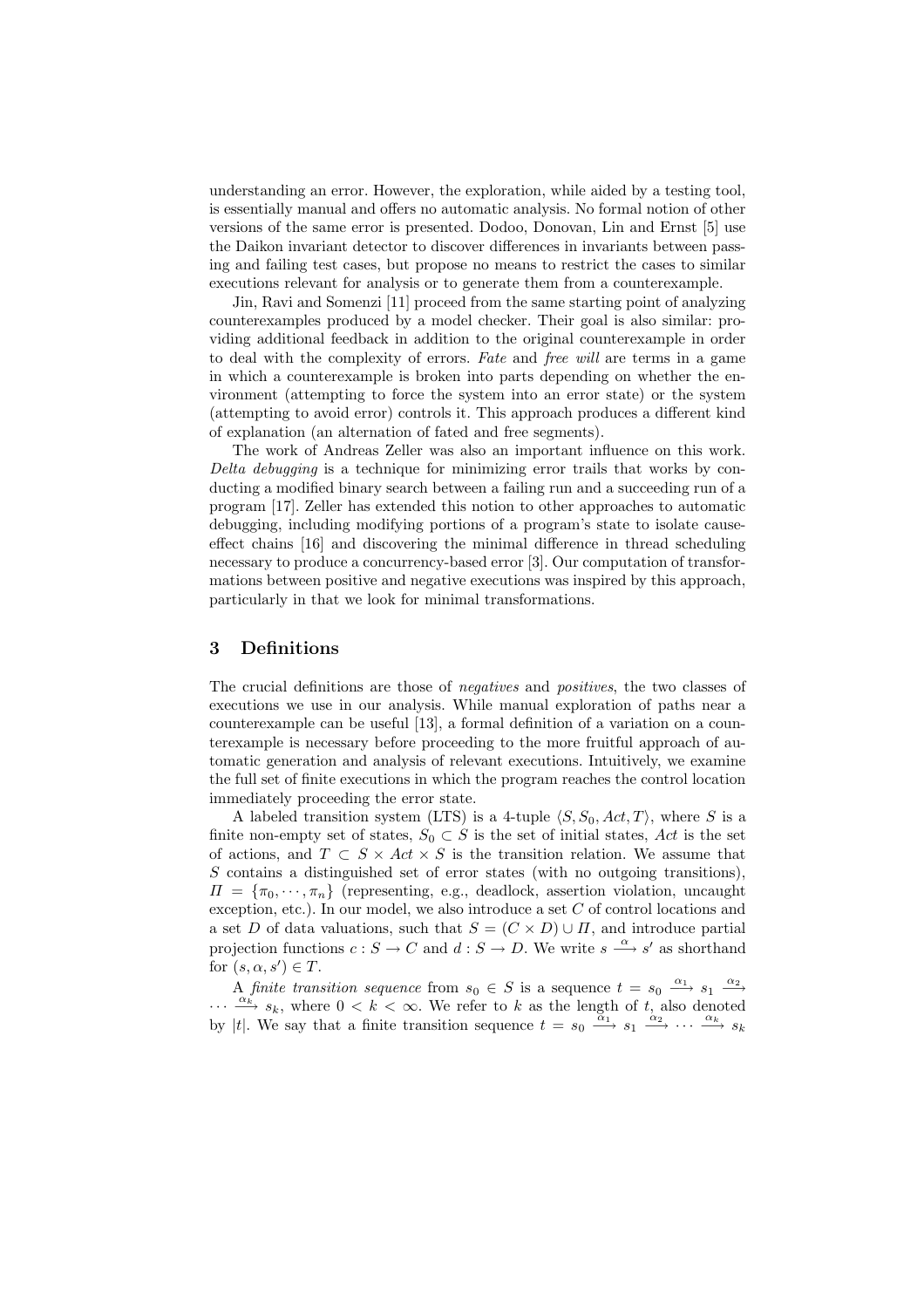is a *prefix* of a finite transition sequence  $t' = s'_0$  $\stackrel{\alpha'_1}{\longrightarrow} s'_1$  $\stackrel{\alpha'_2}{\longrightarrow} \cdots \stackrel{\alpha'_{k'}}{\longrightarrow} s_{k'}$  if  $0 < k < k'$  and  $\forall i \leq k$ .  $(i \geq 0 \Rightarrow s_i = s'_i) \wedge (i > 0 \Rightarrow \alpha_i = \alpha'_i)$ . We say that a finite transition sequence  $t = s_0 \xrightarrow{\alpha_1} s_1 \xrightarrow{\alpha_2} \cdots \xrightarrow{\alpha_k} s_k$  is a *control suffix* of a finite transition sequence  $t' = s'_0$  $\stackrel{\alpha'_1}{\longrightarrow} s'_1$  $\stackrel{\alpha_2'}{\longrightarrow} \cdots \stackrel{\alpha_{k'}}{\longrightarrow} s_{k'}$  if  $0 < k < k'$  and  $\forall i \leq k$ .  $(i \geq 0 \Rightarrow c(s_{k-i}) = c(s'_{k'-i}) \land (i > 0 \Rightarrow \alpha_i = \alpha'_i)$ . We also define the empty transition sequence,  $emp$  as consisting of no states or actions, where  $|emp| = 0.$ 

We consider the class of counterexamples that are finite transition sequences from  $s_0 \in S_0$ . Given an initial counterexample  $t = s_0 \xrightarrow{\alpha_1} s_1 \xrightarrow{\alpha_2} \cdots \xrightarrow{\alpha_k} s_k$ where  $s_k \in \Pi$ , we define a *negative* as an execution that results in the same error state from the same control location (the original counterexample is itself a negative). Formally:

**Definition:** Negative: A negative (with respect to a particular  $t$ , as noted above) is a finite transition sequence from  $s'_0 \in S_0$ ,  $t' = s'_0$  $\xrightarrow{\alpha_1'} s_1'$  $\stackrel{\alpha'_2}{\longrightarrow} \cdots \stackrel{\alpha'_{k'}}{\longrightarrow} s'_{k'},$ where  $0 < k' < \infty$ , such that:

1. 
$$
c(s_{k-1}) = c(s'_{k'-1}) \wedge \alpha_k = \alpha'_{k'}
$$
 and  
2.  $s_k = s'_{k'}$ .

We then define  $neg(t)$  as the set of all negatives with respect to a counterexample t. The original counterexample itself is one such negative, and is used as such in all analyses.

**Definition:** Positive: A positive (with respect to  $t$ ) is a finite transition sequence from  $s'_0 \in S_0$ ,  $t' = s'_0$  $\stackrel{\alpha'_1}{\longrightarrow} s'_1$  $\frac{\alpha'_2}{\longrightarrow} \cdots \stackrel{\alpha'_{k'}}{\longrightarrow} s'_{k'}$ , where  $0 < k' < \infty$  such that:

1.  $c(s_{k-1}) = c(s'_{k'-1}) \wedge \alpha_k = \alpha'_{k'}$ 2.  $s'_{k'} \notin \Pi$ , and 3.  $\forall t'' \in neg(t)$ .  $t'$  is not a prefix of  $t''$ .

We define  $pos(t)$  as the set of all positives with respect to a counterexample t, and var(t) as  $neg(t) \cup pos(t)$ , the set of all variations on the original counterexample. We will henceforth refer to neg and pos, omitting the implied parameterization with respect to t.

Figure 1 shows an example. The numbers inside states indicate the control location of the state,  $c(s)$ , and the letters beside the arrows are the labels of actions (in this case drawn from the alphabet  $\{a, b\}$ ). The original counterexample ends in the state  $A \in \Pi$ , indicating an assertion violation. The negative shown takes a different sequence of actions but also passes through the control location 3, takes an a action, and transitions to the error state A. The positive reaches control location 3 but in a data state such that taking an a action transitions to a non-error state.

These basic definitions, however, give rise to certain difficulties in practice. First, the set of negatives is potentially infinite, as is the set of positives. On the other hand, the set of positives may be empty, as an error in a reactive system is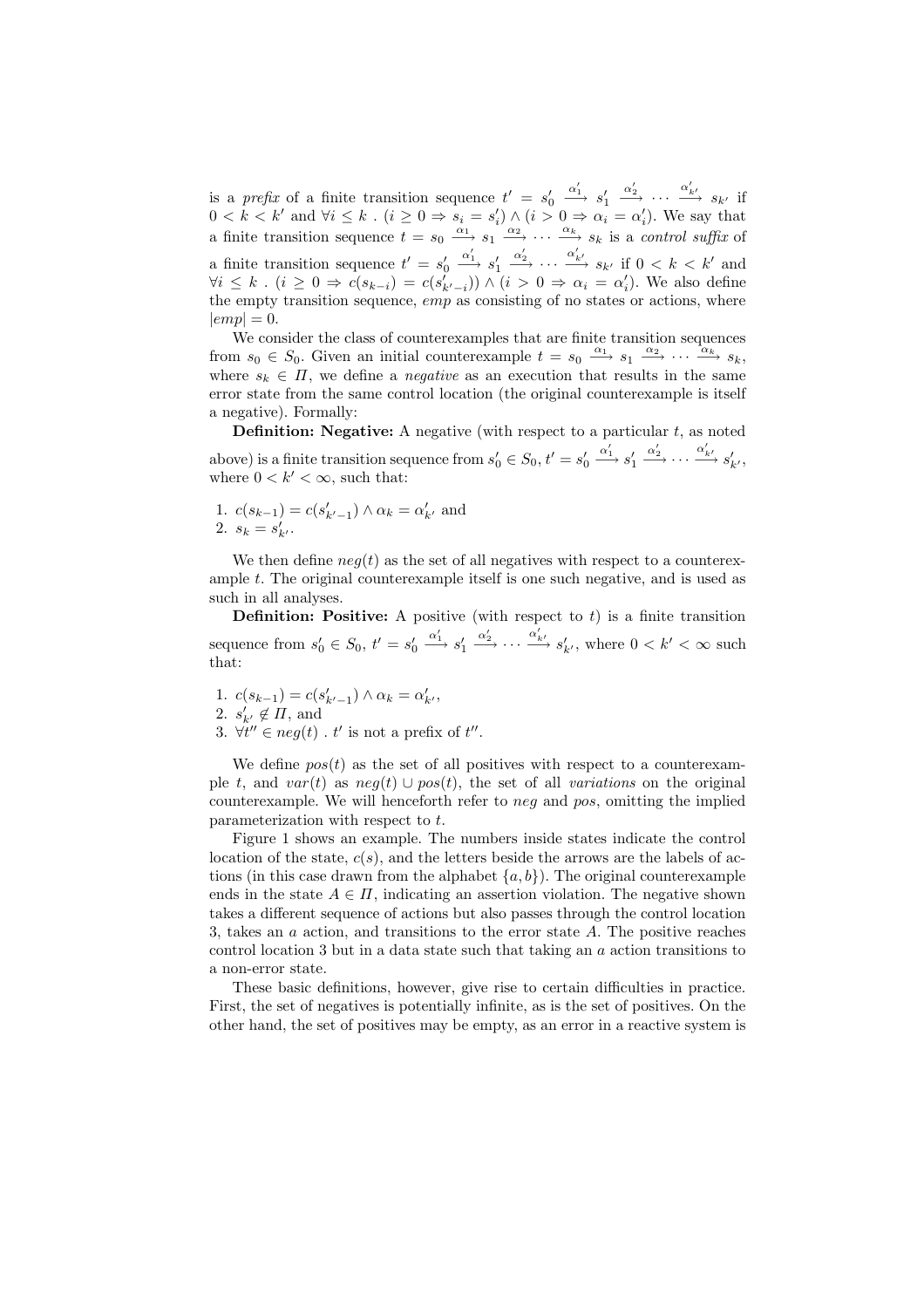

Fig. 1. A counterexample, a negative, and a positive.

often reachable from any other state. For reasons of tractability we generate and analyze subsets of the negatives and positives. When only a subset of negatives are known the third condition in the definition of positives cannot be checked; we therefore replace it with the weaker requirement that  $t'$  not be a prefix of any negative we generate.

## 4 Generation of Positives and Negatives

The algorithm for generating a subset of the negatives (and a set of potential positives, per the modified prefix condition) uses a model checker to explore backwards from the original counterexample. We describe an explicit state algorithm, but are investigating a SAT-based approach.

We assume that the model checker  $(MC)$  can be called as a function during generation with an initial state  $s$  from which to begin exploration, a maximum search depth d, a control state to match c, an error state  $\pi$ , and a visited set v. The model checker returns two (possibly empty) sets:  $n$  (negatives) and  $p$ (potential positives) and a new visited set  $v'$ . The check for whether a state is the last in a positive or negative is a simple safety property relying only on a state's control location and the preceeding control location and action (see the above definitions), and should not pose difficulties. Removal of prefixes of negatives is done in a final stage and need not be taken into account by the model checker.

The generation algorithm (Figure 2) takes as input an initial counterexample  $t = s_0 \xrightarrow{\alpha_1} s_1 \xrightarrow{\alpha_2} \cdots \xrightarrow{\alpha_k} s_k$  and a search depth d.

The model checking algorithm used is not specified, but we make a few assumptions about its behavior. If a depth limit is not given each call to the model checker will only terminate upon exploring the full reachable state space from  $s_i$ , so we assume that the model checker allows the use of depth limits. We also require that the model checker be able to report multiple counterexamples (paths to all states satisfying the properties for defining negatives and positives). Both of these assumptions can easily be met by various explicit state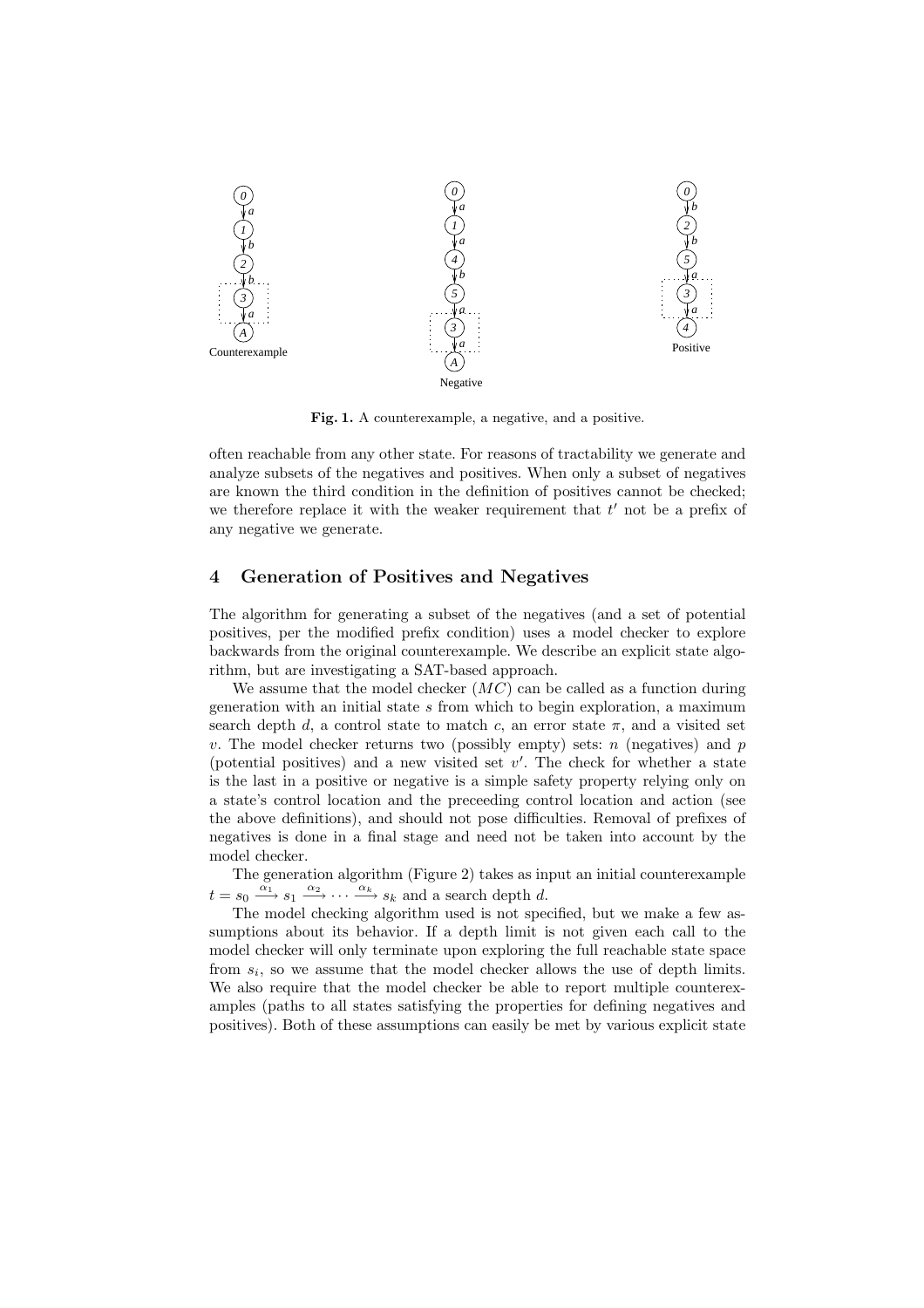```
generate (t, d)v := neg := pos := \emptyseti := k - 1while i \geq 0(n, p, v) := MC(s_i, t, d, v)neg := neg ∪ n
     pos := pos \cup p<br>
i := i - 1for all t \in pos<br>for all t' \in negif t is a prefix of t'pos := pos \setminus treturn (neg, pos)
```
Fig. 2. Algorithm for generation of negatives and positives.

model checkers—e.g. SPIN supports depth limits as well as multiple counterexamples. The counterexamples can be split into negatives and positives after being returned, if necessary.

To provide more negatives and positives to analyze we also propose one alteration to the internal behavior of the model checker. When the depth limit is reached, we attempt to extend the execution to match the original counterexample. This causes the depth limit to behave as an edit-distance from the original counterexample: negatives and positives may deviate from the original execution for a number of actions limited by  $d$ . The algorithm for extension, proceeding from a state  $s$  at depth  $i$  is given in Figure 3. Briefly, the algorithm checks the state at which exploration terminates due to depth limiting to see if it matches control location with any state further along the original counterexample. For all matches, the actions taken in the original counterexample are repeated if enabled in order to reach either a negative or a positive. The extension algorithm is depth-first, but can be integrated into both breadth-first and heuristic-based model checking algorithms.

```
i := iwhile j < kif c(s_j) = c(s)s' := s<br>
l := j+1broken := false<br>while l \leq k \land \neg brokenif ∃ s
00
. s
0
αl −→ s
00 ∧ c(s
00) = c(sl) ∧ s
00 6∈ v
s
0
:= s
00
        else
     broken := truel := l + 1<br>if \neg\ brokenif s' \stackrel{\alpha_k}{\longrightarrow} s''if s'' \in \Piadd transition sequence to s^{\prime\prime} to current set of negatives
           else
        add transition sequence to s^{\prime\prime} to current set of positives
  j := j + 1
```
Fig. 3. Algorithm for extension.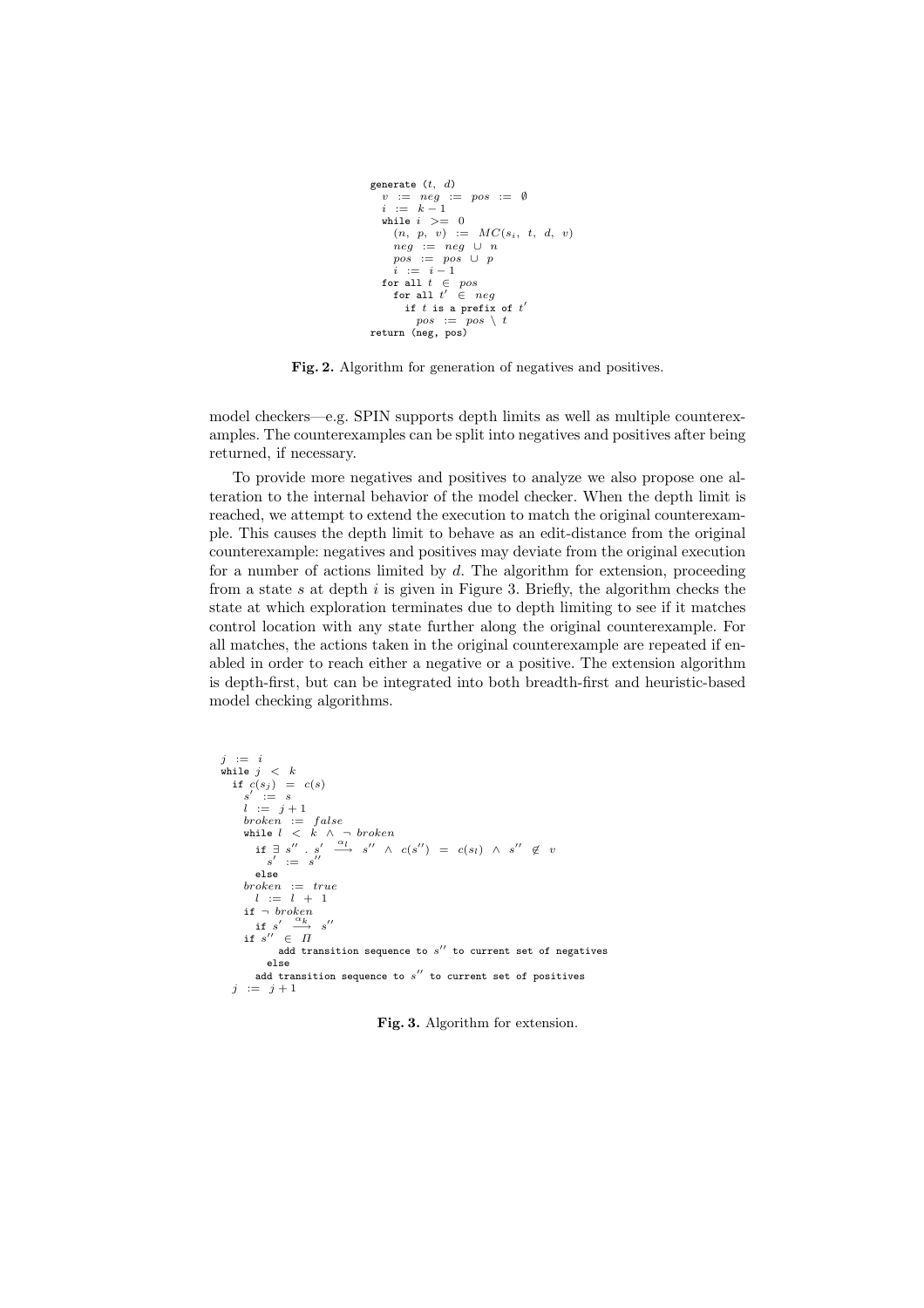We use neg and pos below to denote the sets returned by this generation algorithm, not the true complete sets of negatives and positives.

## 5 Analysis of Variations

Once the negatives and positives have been generated, it remains to produce from them useful feedback for the user. Even without such analysis, the traces may prove useful, but our experience shows that even tightly limited searches will produce large numbers of traces that are as difficult to understand in isolation as the original counterexample. It is not the traces in and of themselves that provide leverage in understanding the error; any negative could have generally been substituted for the original counterexample, and a positive simply shows an instance of the program reaching a control location without error.

#### 5.1 Transition Analysis

The various analyses we employ are designed to characterize (1) the common elements of negatives/positives and (2) the difference between negatives and positives. For this analysis, we examine the presence of transitions in the executions in each set. In particular we compute sets containing projected transitions, pairs  $\langle c, \alpha \rangle$ , where  $c \in C$  is a control location and  $\alpha \in Act$  is an action. We say that the finite transition sequence  $t = s_0 \xrightarrow{\alpha_1} s_1 \xrightarrow{\alpha_2} \cdots \xrightarrow{\alpha_k} s_k$  contains  $\langle c, \alpha \rangle$  iff  $\exists n \leq k \cdot c(s_n) = c \wedge \alpha_{n+1} = \alpha$ . The analysis below can also be computed using only projected control locations, ignoring actions (or also projecting on some portion of a composite action, when this is possible).

| Transition Analysis Set Definition |                                                                                                           |
|------------------------------------|-----------------------------------------------------------------------------------------------------------|
| trans(neg)                         | $\langle c, \alpha \rangle$ $\exists t \in neg.$ t contains $\langle c, \alpha \rangle$                   |
| trans(pos)                         | $\langle c, \alpha \rangle \vert \exists t \in pos : t \text{ contains } \langle c, \alpha \rangle \vert$ |
| all(neg)                           | $\langle c, \alpha \rangle \forall t \in neg$ t contains $\langle c, \alpha \rangle$                      |
| all(pos)                           | $\langle c, \alpha \rangle  \forall t \in pos \text{ . } t \text{ contains } \langle c, \alpha \rangle  $ |
| only(neg)                          | $trans(neg) \text{trans}(pos)$                                                                            |
| only (pos)                         | $trans(pos) \backslash trans(neg)$                                                                        |
| cause(neg)                         | $all(neg) \cap only(neg)$                                                                                 |
| cause (pos)                        | $all(pos) \cap only(pos)$                                                                                 |

Table 1. Transition analysis set definitions.

In transition analysis, we compute a number of sets of transitions, listed in Table 1.  $trans(neg)$  and  $trans(pos)$  are complete sets of all transitions appearing in negatives and positives, respectively. The sets  $all(neg)$  and  $all(pos)$  (transitions appearing in all negatives or positives) are reported directly to the user. These may be sufficient to explain an error, either by indicating that certain code is faulty or that execution of certain code prevents the error from appearing. Also reported to the user are the transitions appearing only in negatives/positives,  $only(neq)$  and  $only(pos)$ . Finally, potentially *causal* transition sets are reported.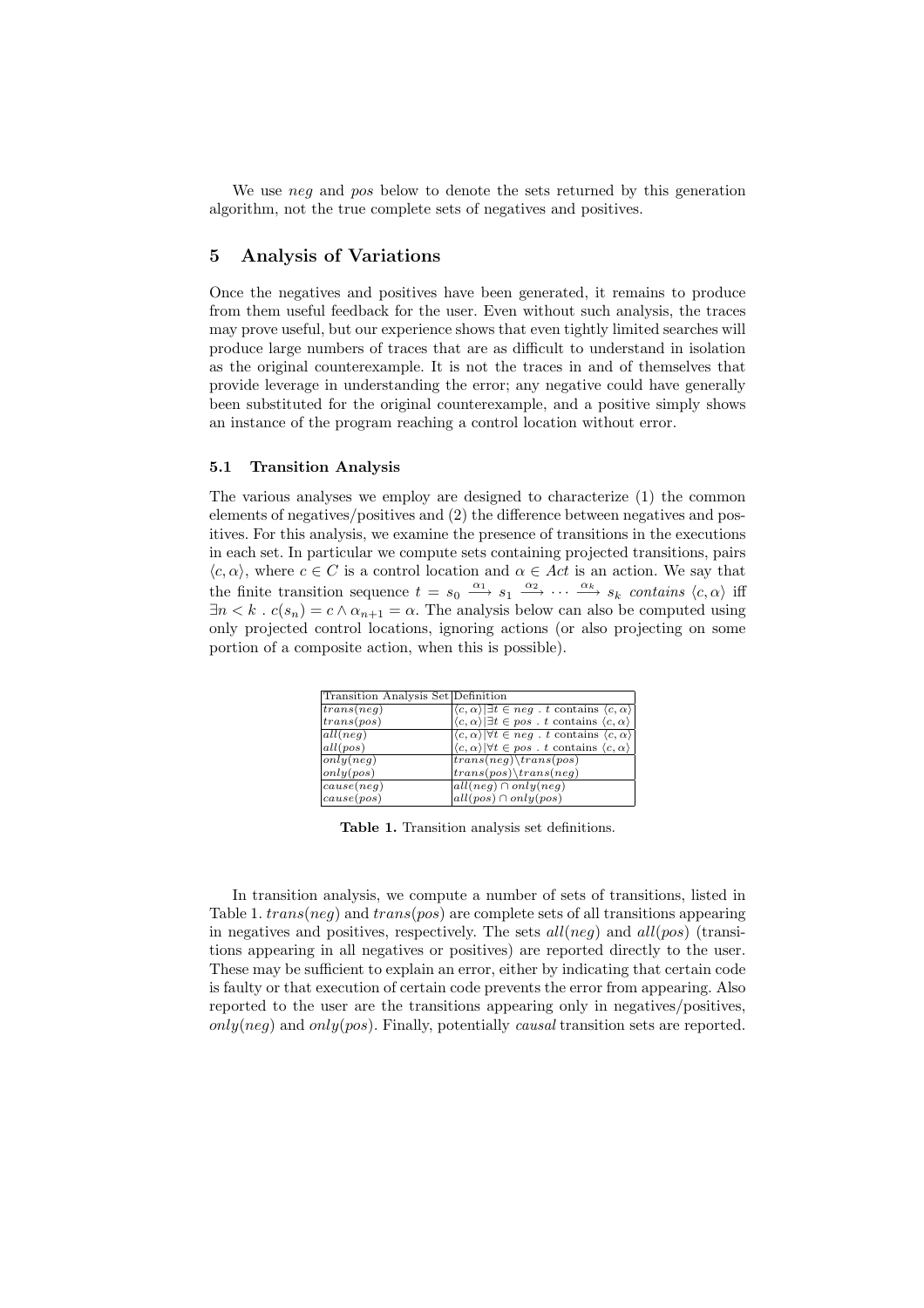The rationale for computing causal sets is that in many cases  $all(neg)$  and all(pos) will contain a number of common elements, due to common initialization code and aspects of execution unrelated to the error.  $only(neg)$  and  $only(pos)$ may also be large sets if the error induces differing behavior in the system before the point at which the error is detected. When non-empty,  $cause(neq)$  and cause(pos) denote sets that are potentially much smaller and denote precisely the common behavior that differentiates the negative and positive sets. The error cause localization algorithm used in SLAM is comparable to reporting  $cause(neq)$ [1].

| int got $lock = 0$ ;           | public static void lock () $\{$   |
|--------------------------------|-----------------------------------|
| do                             | $Verify. assertTrue (LOCK == 0);$ |
| if (Verify.chooseBool ()) $\{$ | $LOCK = 1$ ;                      |
| $lock()$ ;                     |                                   |
| got lock++;                    |                                   |
|                                |                                   |
| if $(got lock != 0)$ {         |                                   |
| $unlock()$ ;                   | public static void unlock $()$ {  |
|                                | $Verify. assertTrue (LOCK == 1);$ |
| got lock--;                    | $LOCK = 0$ ;                      |
| while (Verify.chooseBool ());  |                                   |
|                                |                                   |

Fig. 4. Example 1.

Example of Transition Analysis The Java code in Figure 4 (adapted from an example used by Henzinger, et. al. [10]) calls lock and unlock methods that assert that the lock is not held and the lock is held, respectively. Verify.chooseBool () indicates a nondeterministic choice between true and false (see Section 6). The bug (line 10 should be inside the scope of the if starting at line 7) can appear as a violation of either the lock or unlock assertion. We begin a depth-30 analysis from a counterexample in which the unlock assertion is violated:  $1 \longrightarrow 2 \longrightarrow 3 \stackrel{F}{\longrightarrow} 7 \longrightarrow 10 \longrightarrow 11 \stackrel{T}{\longrightarrow} 3 \stackrel{F}{\longrightarrow} 7 \longrightarrow 8 \longrightarrow A.$ 

| Transition Analysis Set Elements |                                                                   |
|----------------------------------|-------------------------------------------------------------------|
| all(neg)                         | $\{1, 2, \langle 3, F \rangle, 7, 8, 10, \langle 11, T \rangle\}$ |
| all(pos)                         | $\{1, 2, \langle 3, T \rangle, 4, 5, 7, 8\}$                      |
| only(neg)                        | $\{\langle 3, F \rangle, 10, \langle 11, T \rangle\}$             |
| only (pos)                       |                                                                   |
| cause(neg)                       | $\{\langle 3, F \rangle, 10, \langle 11, T \rangle\}$             |
| cause(pos)                       |                                                                   |

Table 2. Transition analysis example results.

In this case  $cause(neg)$  is unchanged by our use of the weaker prefix constraint for positives. Here  $cause(neg)$  notes the key points of the unlocking error: the system chooses not to lock  $(\langle 3, F \rangle)$ , which means that the decrement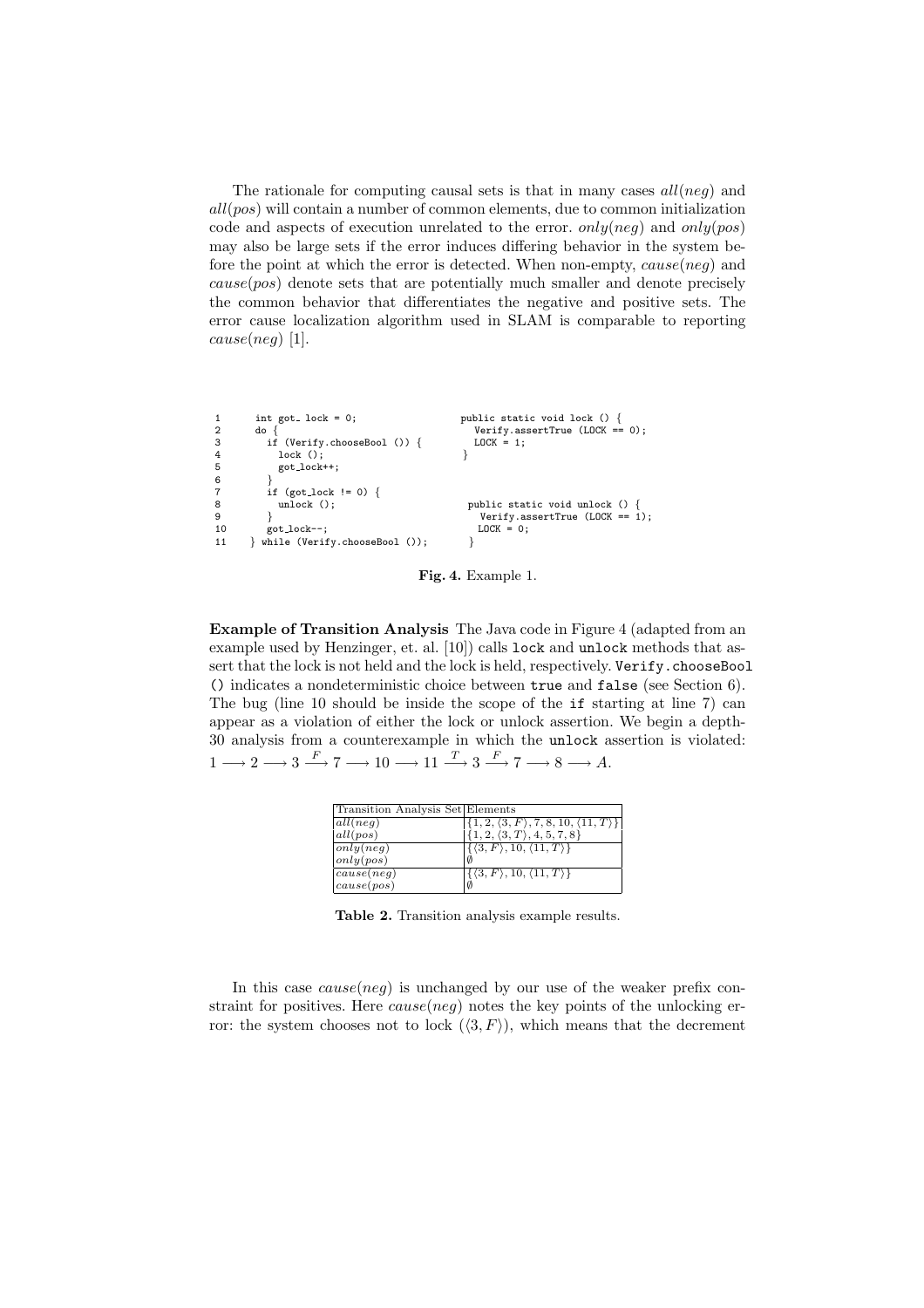of got lock (10) is incorrect (the lock's status has not been changed this time through the loop). If we reiterate the loop  $(\langle 11, T \rangle)$ , it is now possible to try to unlock when the lock has not been acquired.

#### 5.2 Invariant Analysis

Transition analysis is useful when the control flow or action choices independent of ordering are sufficient to explain an error. However, the same actions from the same control locations may be present in both negatives and positives; it may be that the choice of an action with respect to  $d(s)$  rather than  $c(s)$  is crucial. A set-based approach projected on  $d(s)$  rather than  $c(s)$  faces the problem that only certain data values are likely to be relevant, rather than the full state.

Instead, we compute data invariants over the negatives and compare them to the invariants over the positives. Specifically, the user may choose certain control locations as instrumentation points. The value of  $d(s)$  (or some projection over certain variables of the data state) is recorded for each transition sequence every time the control flow reaches the instrumentation locations. We then compute invariants using Daikon [6] (see Section 6 for details) with respect to each of the instrumentation points over all negatives and all positives. The invariants for negatives are then compared to the invariants for positives, and the user is presented with this difference.

```
int a = Verify.choose(4); int b = Verify.choose(4); // nondeterministic 0-4int c = Verify.close(4); int d = Verify.close(4); // nondeterministic 0-4
int temp = 0:
Verify.instrumentPoint("pre-sort");
if (a > b) {
  temp = b; b = a; a = temp; } // Swap
if (b > c) {
temp = c; c = b; b = temp; } // Swap
if (c > d) {
  temp = d; d = c; c = temp; } // Swapif (b > c) {
  temp = c; c = b; b = temp; } // Swap
Verify.instrumentPoint("post-sort");
Verify.assertTrue((a <= b) && (b <= c) && (c <= d));
```
Fig. 5. Example 2.

Example of Invariant Analysis The code in Figure 5 is intended to sort the variables a, b, c and d in ascending order. The last line asserts that the variables are ordered. However, the comparisons are not sufficient to ensure ordering. Verify. instrumentPoint indicates a point at which  $d(s)$  is recorded (and a name for that instrumentation point). Applying invariant analysis with a search depth of 30 yields the following differences (values after sorting, at the instrumentation point post-sort, are indicated by primed variable names):

We observe from the negative invariants that  $a'$  may be greater than  $b'$ . Because invariant analysis is complete over the negative and positive runs, the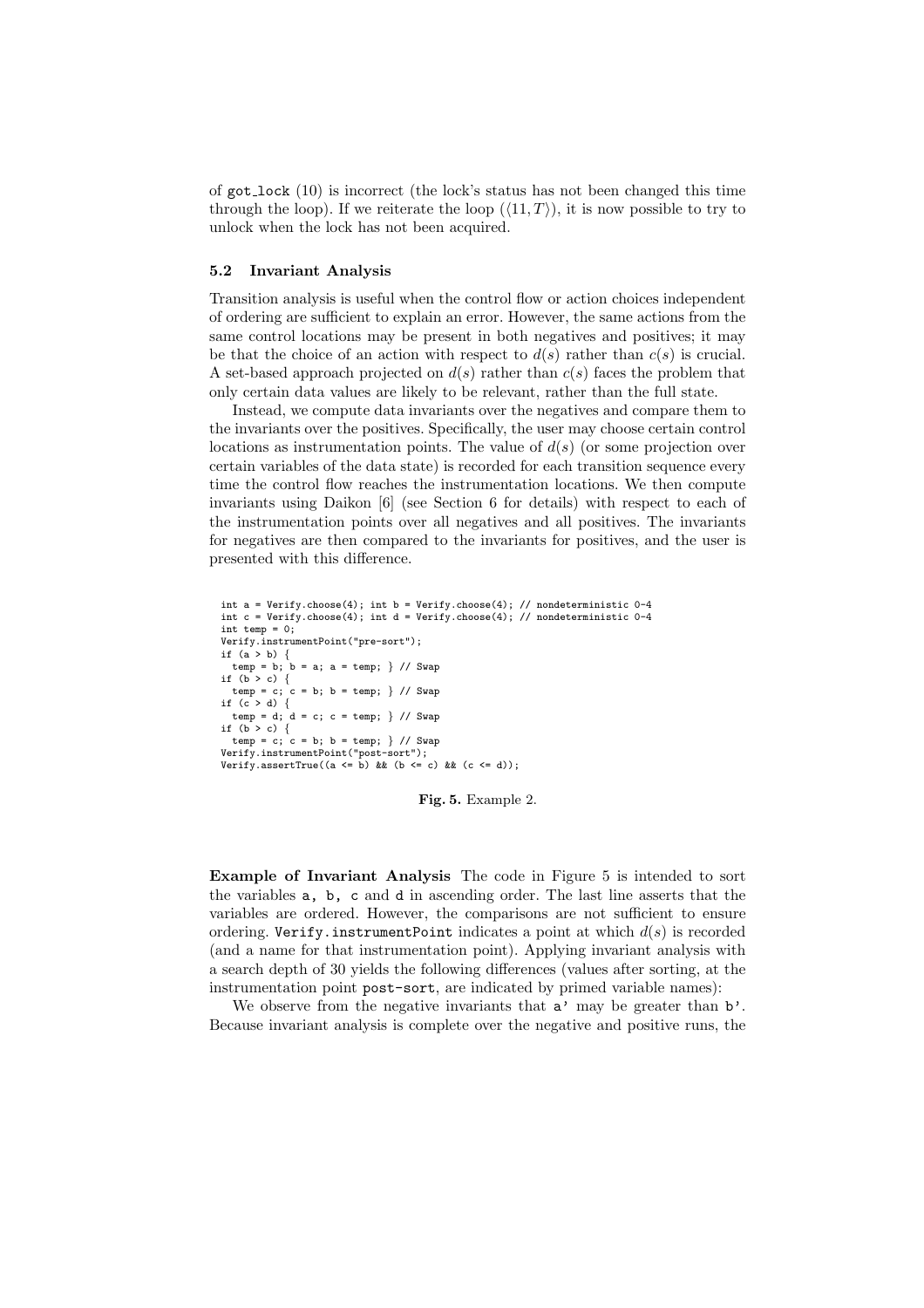| Instrumentation Point Positive Invariant Negative Invariant |              |              |
|-------------------------------------------------------------|--------------|--------------|
| pre-sort                                                    | $a \ge 0$    | $a > = 1$    |
|                                                             | $b \leq d$   |              |
|                                                             |              | $a \leq b$   |
|                                                             |              | a > c        |
|                                                             |              | b > c        |
| post-sort                                                   | a' > 0       | $a' > = 1$   |
|                                                             | $a' \leq b'$ | a' > b'      |
|                                                             | $a' \leq c'$ |              |
|                                                             | $b' \leq d'$ | b' < d'      |
|                                                             | $d'$ >= temp | ď,<br>> temp |

Table 3. Invariant analysis example results.

absence of an  $a' \leq c'$  invariant for negatives also indicates that  $a'$  is greater than c' in at least one negative. Adding only the a, b comparison to the code before again model checking and analyzing the resulting counterexample gives the remaining crucial invariant difference:  $\mathbf{b'} \leq \mathbf{c'}$  (positive) vs.  $\mathbf{b'} > \mathbf{c'}$  (negative). Adding this comparison results in code that satisfies the sorting assertion.

#### 5.3 Transformation of Positives into Negatives

Our final analysis is based on the intuition that when both negatives and positives exist, we can imagine "breaking" a positive by changing the least number of actions required to produce a negative. If a positive and a negative follow the same path for a long sequence of states and actions, then diverge for a period before again rejoining paths, the difference in actions in the divergent section may give important insights into the cause of the error. Our extension algorithm (Figure 3) is intended to find such pairs of negatives and positives. A transformation is a pair of smaller finite transition sequences, demarcating precisely the diverging portions of the negative and positive (the portions before and after the transformation segments in each are identical until the point of error).



Fig. 6. Transforming a positive into a negative.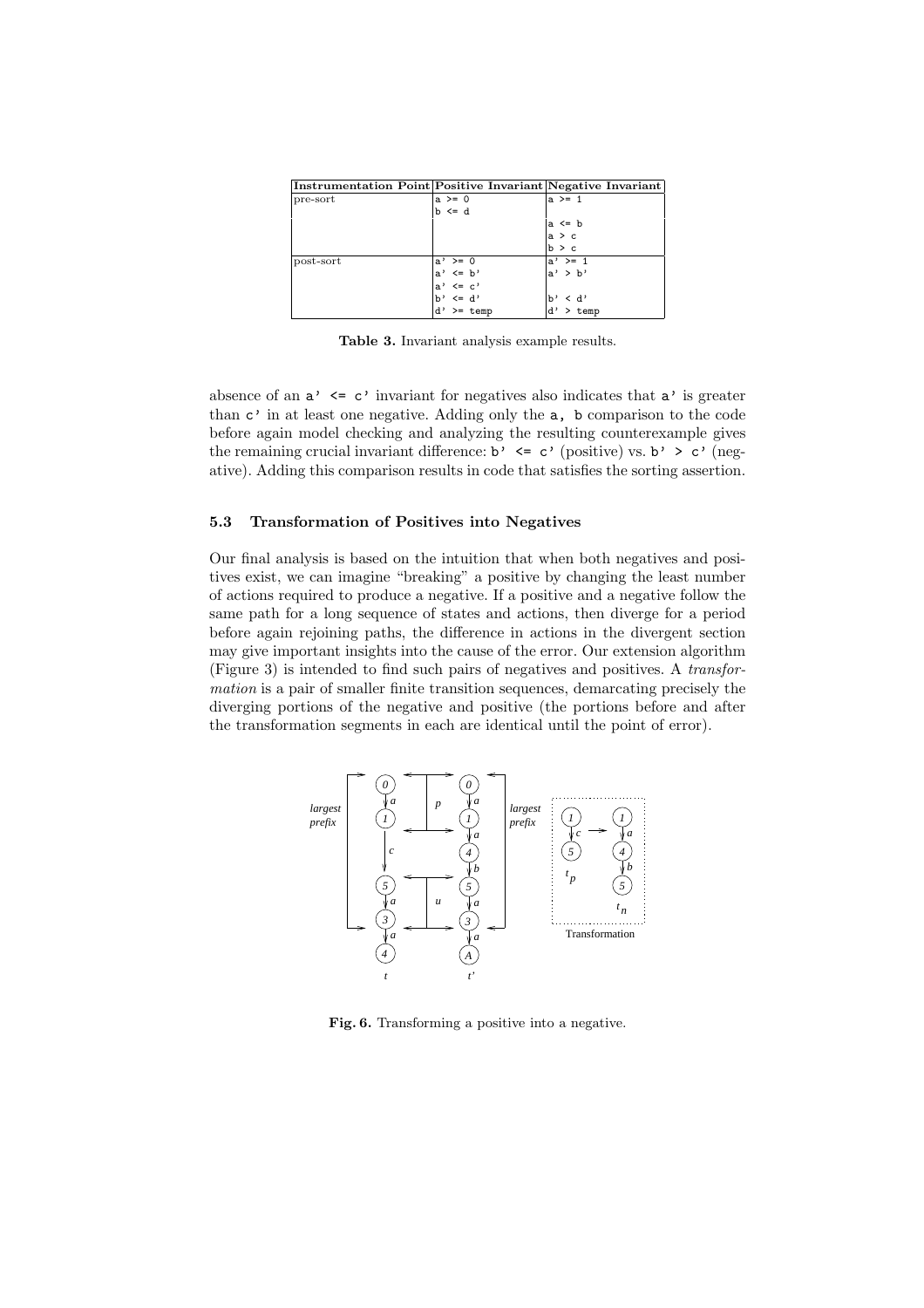The *largest prefix* of a finite transition sequence t is the prefix p of t that maximizes  $|p|$ , or, more simply, t with its final action and state removed. The largest prefix of a set of finite transition sequences  $T$  is the finite transition sequence that is a prefix of all elements of  $T$  with the largest  $|p|$ . We say that there is a transformation of a positive  $t = s_0 \xrightarrow{\alpha_1} s_1 \xrightarrow{\alpha_2} \cdots \xrightarrow{\alpha_k} s_k$  into a negative  $t' = s'_0$  $\xrightarrow{\alpha_1'} s_1'$  $\stackrel{\alpha'_2}{\longrightarrow} \cdots \stackrel{\alpha'_{k'}}{\longrightarrow} s'_{k'}$  when:

- 1.  $\exists p \cdot p$  is a finite transition sequence which is a prefix of both t and t'.
- 2.  $\exists u$ . u is a finite transition sequence which is a control suffix of both the largest prefix of  $t$  and the largest prefix of  $t'$ .

As the final states of  $t$  and  $t'$  do not share a control location, we must take the largest prefixes of both in order to allow for the existence of  $u$ .

A minimal transformation from  $t$  to  $t'$  always exists when there is a transformation from t to t'. We define the minimal transformation as a 3-tuple  $\langle k_t, t_p, t_n \rangle$ where  $0 \leq k_t \leq |t|$  and  $t_p$  and  $t_n$  are either finite transition sequences or the empty transition sequence, emp. We may also write  $(t_p) \rightarrow (t_n)$  when we are considering only the actual sequences replaced and not the location from which they begin (discarding  $k_t$  allows us to see when the same alteration of actions from different positions causes an error in a number of positives).

- 1. Find the p such that p is largest prefix of the set  $\{t, t'\}$ .
- 2. Find the  $u$  such that  $u$  is the largest finite transition sequence which is a control suffix of both the largest prefix of  $t$  and the largest prefix of  $t'$  and  $u$ satisfies the constraint that  $|u| + |p| \le min(|t|, |t'|)$ .
- 3.  $k_t = |p|$ .
- 4.  $t_p = s_{k_t} \stackrel{\alpha_{k_t+1}}{\longrightarrow} \cdots s_{k-|u|}$ . If  $k_t > k |u|$  then  $t_p = emp$ .
- 5.  $t_n = s'_{k_t}$  $\alpha'_{\underset{\longrightarrow}{k+1}} \cdots s_{k'-|u|}$  If  $k_t > k'-|u|$  then  $t_n = emp$ .

The last two definitions select the diverging portions of  $t$  and  $t'$  as the positive  $(t_p)$  and negative  $(t_n)$  portions of the transformation (see Figure 6).

When  $S_0$  contains a single state, there will exist a minimal transformation for every pair in  $pos \times neg$ . Sorting this set by a metric of transformation size  $(|t_p| + |t_n|)$  is one reasonable choice, though this ignores similarities within the transformation) yields a description of increasingly complex ways to cause a successful execution to fail. This set (along with the associated positive(s) and negative(s) for each transformation) can aid understanding of aspects of an error (such as timing or threading issues) that are not expressible by either transition or invariant analysis. For example, if a positive can be transformed into a negative by changing actions that represent thread/process scheduling choices only, an error can be immediately classified as a concurrency problem. Additionally, we reapply the transition analysis with the values of  $t_p$  replacing pos and the values of  $t_n$  replacing neg. This may yield causal transitions when none are discovered by the first analysis (because the context in which the transitions are executed is important).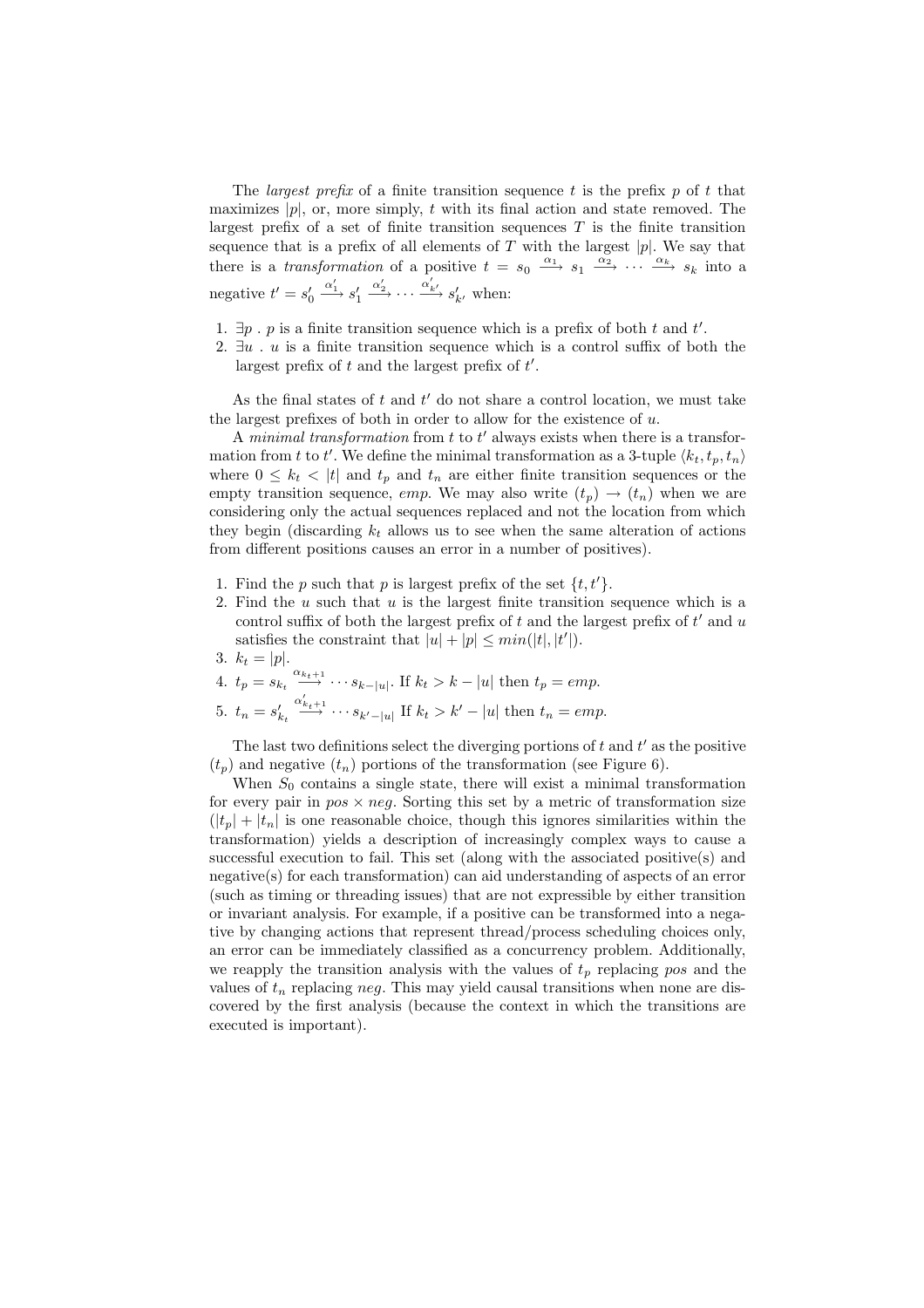Returning to the example in Figure 4, running transformation analysis gives us two distinct minimal transformations:  $(3 \xrightarrow{T} 4 \longrightarrow 5 \longrightarrow 7) \rightarrow (3 \xrightarrow{F} 7 \longrightarrow$  $10 \longrightarrow 11 \stackrel{T}{\longrightarrow} 3 \stackrel{F}{\longrightarrow} 7)$  and  $(3 \stackrel{T}{\longrightarrow} 4 \longrightarrow 5 \longrightarrow 7) \longrightarrow (3 \stackrel{F}{\longrightarrow} 7 \longrightarrow 10 \longrightarrow$  $11 \xrightarrow{T} 3 \xrightarrow{T} 4 \longrightarrow 5 \longrightarrow 7 \longrightarrow 10 \longrightarrow 11 \xrightarrow{T} 3 \xrightarrow{F} 7 \longrightarrow 8 \longrightarrow 10 \longrightarrow 11 \xrightarrow{T}$  $3 \stackrel{F}{\longrightarrow} 7$ ). The first of these can be read as "the error will occur in this execution if, rather than choosing to acquire the lock  $(t_p)$ , the system, in a state where get lock == 0, decrements get lock, then chooses to loop around and again chooses not to acquire the lock  $(t_n)$ ." The second example produces the negative in which the lock is acquired once—only on the second iteration through the loop does get lock's value become incorrect with respect to the guard in line 7.

## 6 Implementation

We implemented our algorithm for generating and analyzing variations inside the Java PathFinder model checker [15]. Java PathFinder (JPF) is an explicit state on-the-fly model checker that takes compiled Java programs (i.e. bytecode class-files) and analyzes all paths through the program for deadlock, assertion violations and linear time temporal logic (LTL) properties. In this implementation we only consider safety properties. We hope to consider the analysis of LTL counterexamples in future work. Actions of an environment not under the control of the Java program are represented in JPF as nondeterministic choices, introduced with special Verify.chooseBool() or Verify.choose(int i) calls which are trapped by the model checker. For example,  $Verify.close(2)$  will nondeterministically return a value in the range 0–2, inclusive. In terms of the LTS model used above,  $Act = (t \times n)$ , where t is a non-negative integer identifying the thread executing in the step, and  $n$  is either a non-negative integer indicating a nondeterministic choice resulting from a Verify call (or -1, indicating no such call was made).  $\Pi$  is the set {deadlock, assertion, exception} indicating that there is a deadlock, an assertion was violated, or that an uncaught exception was raised. States are the various states of the JVM (including states for each member of  $\Pi$ ).  $c(s)$  returns a set of control locations (bytecode positions), one for each thread in the current state, allowing for further projection of the control location along each thread.

Our implementation of error explanation makes use of JPF's various search capabilities to provide a wide range of possible searches during the generation of variations, including heuristic searches [8].

We have added the ability to produce Daikon [6] trace files to JPF. Daikon is a tool that takes trace files generated by instrumented code and discovers invariants over the set of traces. We use Daikon for invariant analysis. The other analysis techniques are implemented inside JPF. In JPF, all executions start from the same initial state of the JVM, so the full transformation set always exists. For transition analysis JPF allows various projections on actions, such as ignoring nondeterministic choice or selected thread, as well as analysis based only on control location. In the JPF implementation, we universally use, rather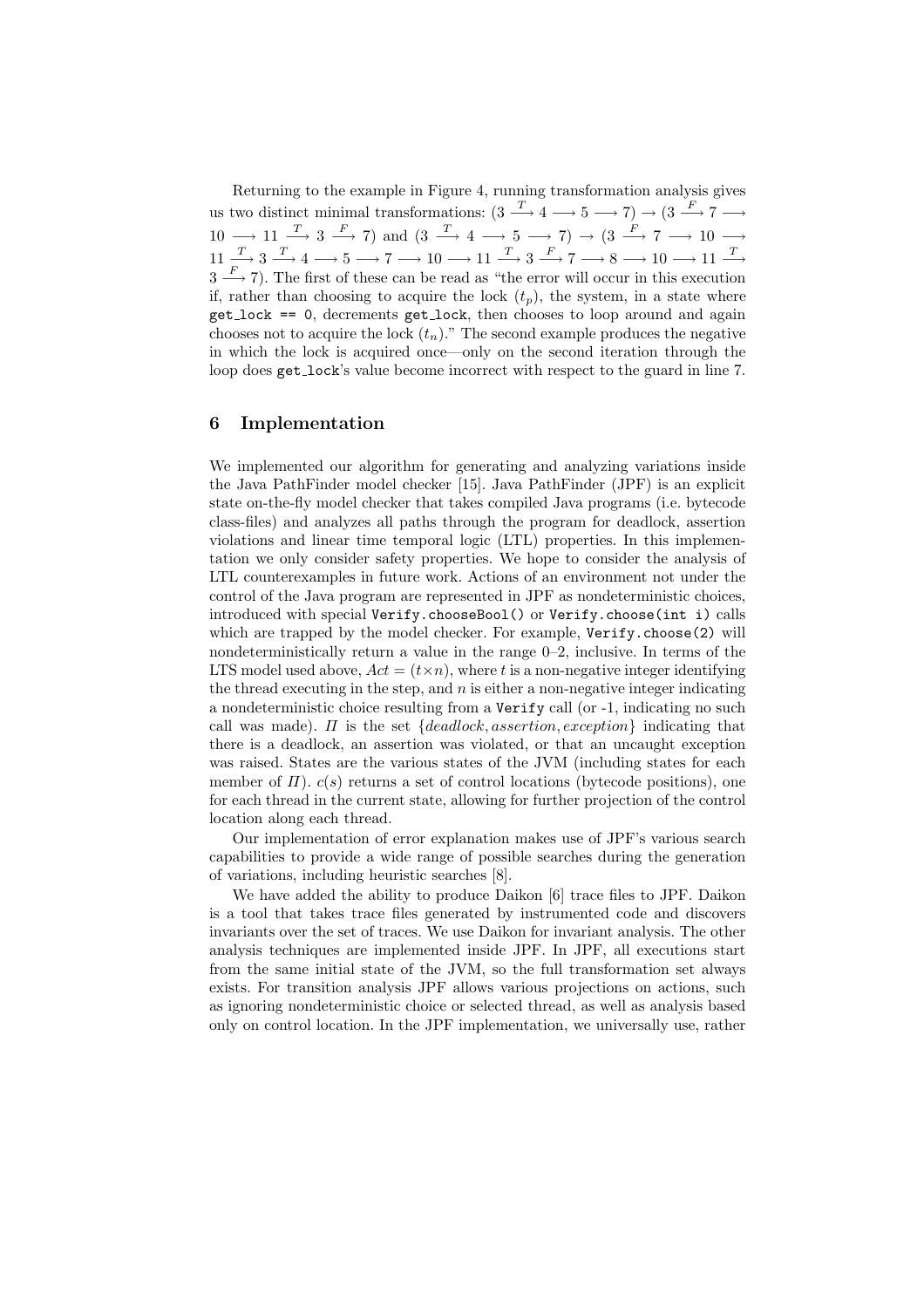than the  $c(s)$  defined above, a projection that produces only the control location of the thread that is executed from a state  $(c(s, \alpha))$ , an improvement in almost all cases where there are well-defined control locations for threads or processes.

## 7 Experimental Results

We applied error explanation to determine the cause of a subtle error in an early version of the DEOS real-time operating system used by Honeywell in small business aircraft. We studied this system originally [12] knowing only that an error was present. When we found the error it took us hours to determine that the counterexample given was non-spurious (a time abstraction was used) and showed the error sought. Given this experience and the fact that the DEOS error is very subtle we believed this to be a good test of the error explanation approach. We analyzed a 1500 line Java translation of (a slice of) the original  $C++$  system.

DEOS is a real-time operating system based on rate-monotonic scheduling that allows user-threads to make kernel calls during their execution; for example, they can yield the CPU by making a WaitUntilNextPeriod call or remove themselves by making a Delete call. Since threads can have different priority they can be interrupted by a higher priority thread when a SystemTick happens (indicating a new scheduling period starting), or they can use up all their allotted time, indicated by a TimerInterrupt. We were checking a safety property asserting time-partitioning—a thread always gets the amount of time it asked for—checked whenever a new thread is to be scheduled.

JPF found the original error in 52 seconds (on a 2.2Ghz Pentium with 2GB of memory), and then spent another 102 seconds performing a depth-limit 30 analysis (finding 131 variations on the error in the process). The resulting output indicated the following key points:

- The Delete call is present in all negatives, but also in some positives.
- The shortest transformations from positive runs to negatives are:
	- replacing a WaitUntilNextPeriod with a Delete call;
	- inserting a TimerInterrupt and a SystemTick before a Delete call.

This shows that the Delete call is essential to the error, but only in specific circumstances. This matches the cause of the known error, where a Delete call is performed after a specific amount of time has elapsed. Note that making a Delete call by itself is not sufficient to cause the error, since there are positives containing this call. It took approximately 15 minutes to analyze the output file produced from the error explanation to determine the cause.

One difficulty with the DEOS example is that we were already familiar with the code and the problem. We applied error analysis to a mode-confusion in an autopilot system [14]. In this case, a user unfamiliar with the code and error was able to describe (relying primarily on the transformation analysis) the problem and generalize to the sequences of actions in which it arises.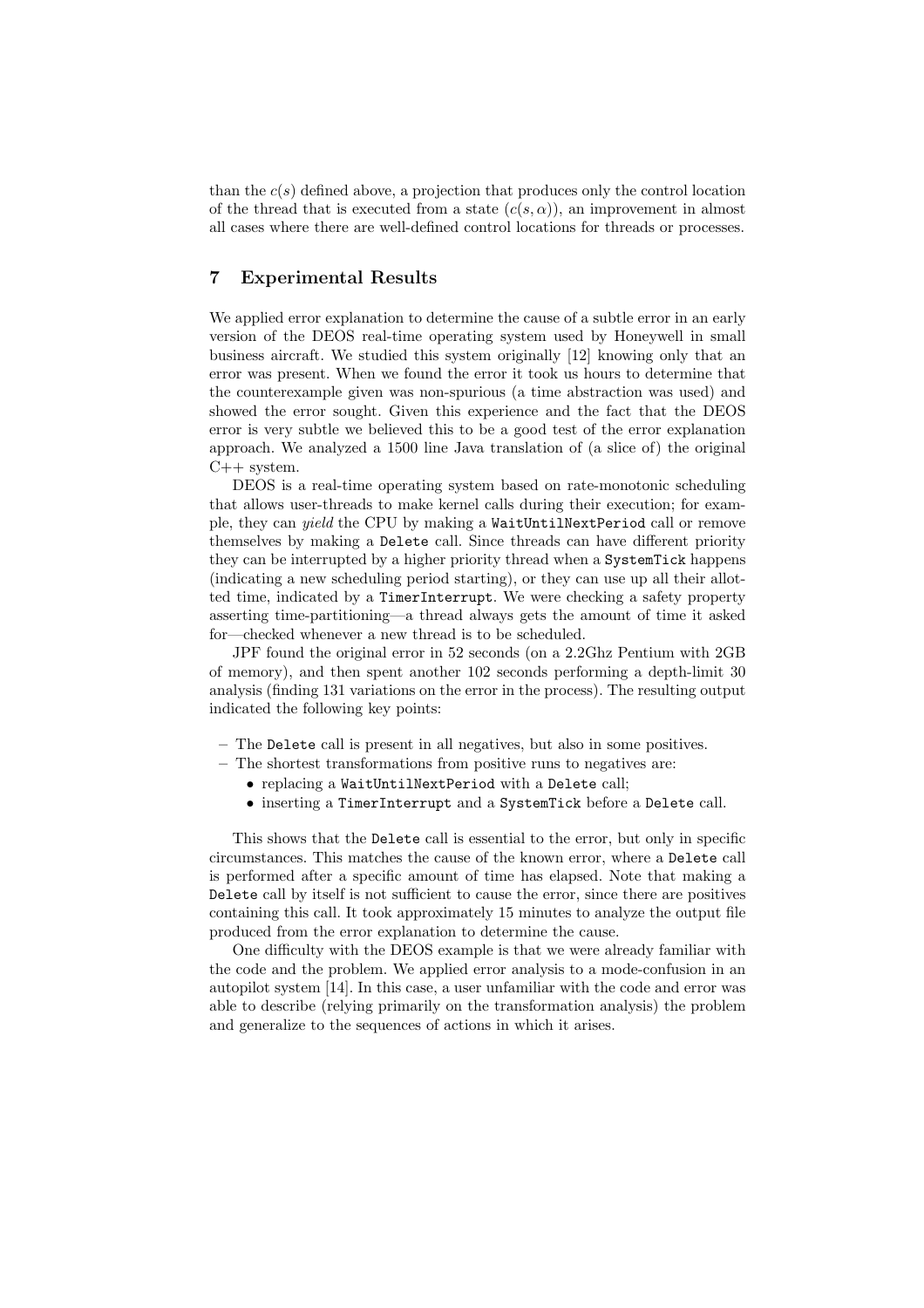We also applied error analysis to concurrency errors such as those in the Remote Agent [9] and the executive planner of a Mars planetary rover. Transformation analysis identified concurrency errors in both cases and showed how minimal scheduling changes resulted in error.

## 8 Conclusions and Future Work

We propose definitions for two kinds of variations on a counterexample discovered during model checking and present an algorithm for generating a subset of these variations. These successful and failing executions are then used by various analysis routines to provide users with a variety of indications as to the important aspects of the original counterexample. The analyses suggested provide feedback on  $(1)$  control locations and actions key to the error  $(2)$  data invariant differences key to the error and (3) means of transforming successful executions into counterexamples. While further experiments are needed, our results demonstrate that this analysis can be useful in understanding complex errors.

An important feature of our approach is that we do not have to assume we can compute the full set of reachable states in order to perform analysis—unlike in the related approaches of [1] and [11]. In our experience, when a counterexample can be found, error explanation to a useful search depth is also feasible. In particular, we could find and explain concurrency errors in the Mars rover (8K lines of code with a complicated control structure involving seven threads and complicated exception handling) although it has a very large state space that cannot be fully explored by JPF. Note that since we cannot always explore the complete state space of a system, we might not be able to show that an error is no longer present in a corrected system. In this case, however, we can use the set of negatives for the original counterexample during regression testing.

The exploration algorithm used to generate negatives and positives can also be used to find a counterexample by searching "close to" a path the user suspects could lead to an error. As an example we used JPF's race detection feature [15] to find race conditions in the Remote Agent (without finding any deadlocks or property violations), then fed the path to a race violation to the error explanation facility as the "counterexample" and found a property violation (a deadlock).

The most important area of further research should be improving the methods of analysis both to provide more useful feedback and to do more automatic classification of errors. While the goal of routinely reporting "change line  $i$  in the following manner" is unlikely ever to be reached, we believe that better methods than the rudimentary ones presented here may exist. In particular, automatic analysis of the transformations between positives and negatives should be taken a step further than merely noting concurrency-only differences. Another possibility is to generate from the negatives an automaton for an environment that avoids reproducing the error as in the work of Giannakopoulou, Păsăreanu, and Barringer [7]. It is possible that in some instances such an assumption might succinctly characterize the error, although as an assumption it would only be an approximation of the most general environment for the program.